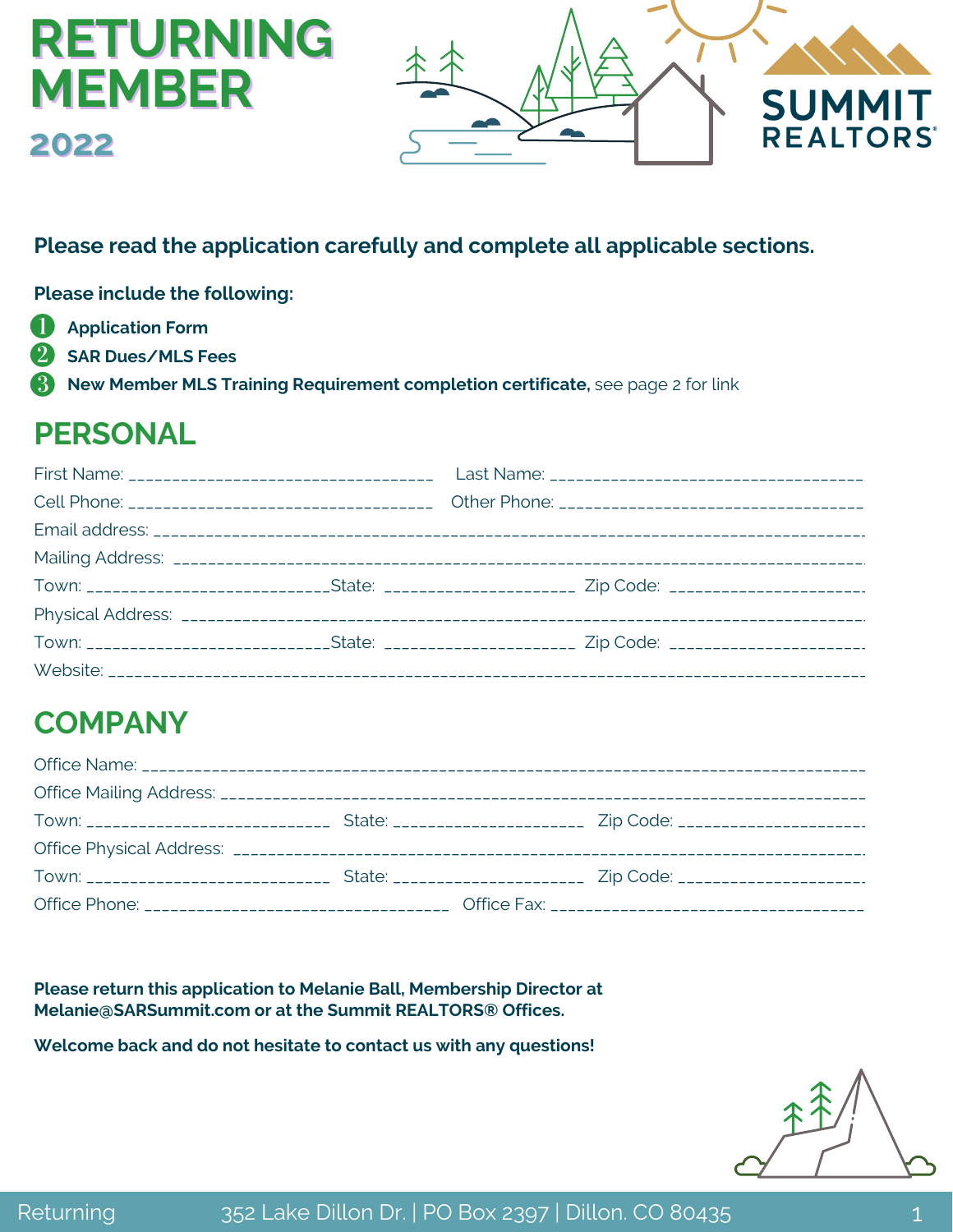# **RETURNING MEMBER**



## **2022**

# **MLS TRAINING REQUIREMENT:**

Any applicant for MLS participation and any licensee, (including licensed or certified appraisers) affiliated with the MLS Participant who has access to and use of MLS-generated information shall complete an orientation program of no more than eight (8) classroom hours devoted to MLS rules and regulations and computer training related to MLS information entry and retrieval and operation of the MLS prior to being granted access to the MLS.

Please use the following link to access and complete this requirement prior to being granted access to the MLS systems.

**[https://Summitrealtors.digitalchalk.com/learn/2022-new-member-mls-training-free-offering](https://summitrealtors.digitalchalk.com/learn/2022-new-member-mls-training-free-offering)**

#### **Please read the application carefully and complete all applicable sections.**

This is to be signed by your Employing Broker. IF your Employing Broker is NOT a member of SAR or a **Participant in the Summit MLS, the Designated REALTOR® for the office must also sign below.**

I hereby certify that the applicant for membership in the Summit REALTORS® named below is licensed as a "Broker Associate" under my Broker's License, at the address listed below.

| Is Employing Broker is a Member of SAR or a Participant of Summit MLS?    Yes    No      |
|------------------------------------------------------------------------------------------|
| IF NOT, Designated REALTOR® for the office must ALSO sign below.                         |
|                                                                                          |
| Designated REALTOR® Signature: _________________________________ Date: _________________ |
|                                                                                          |